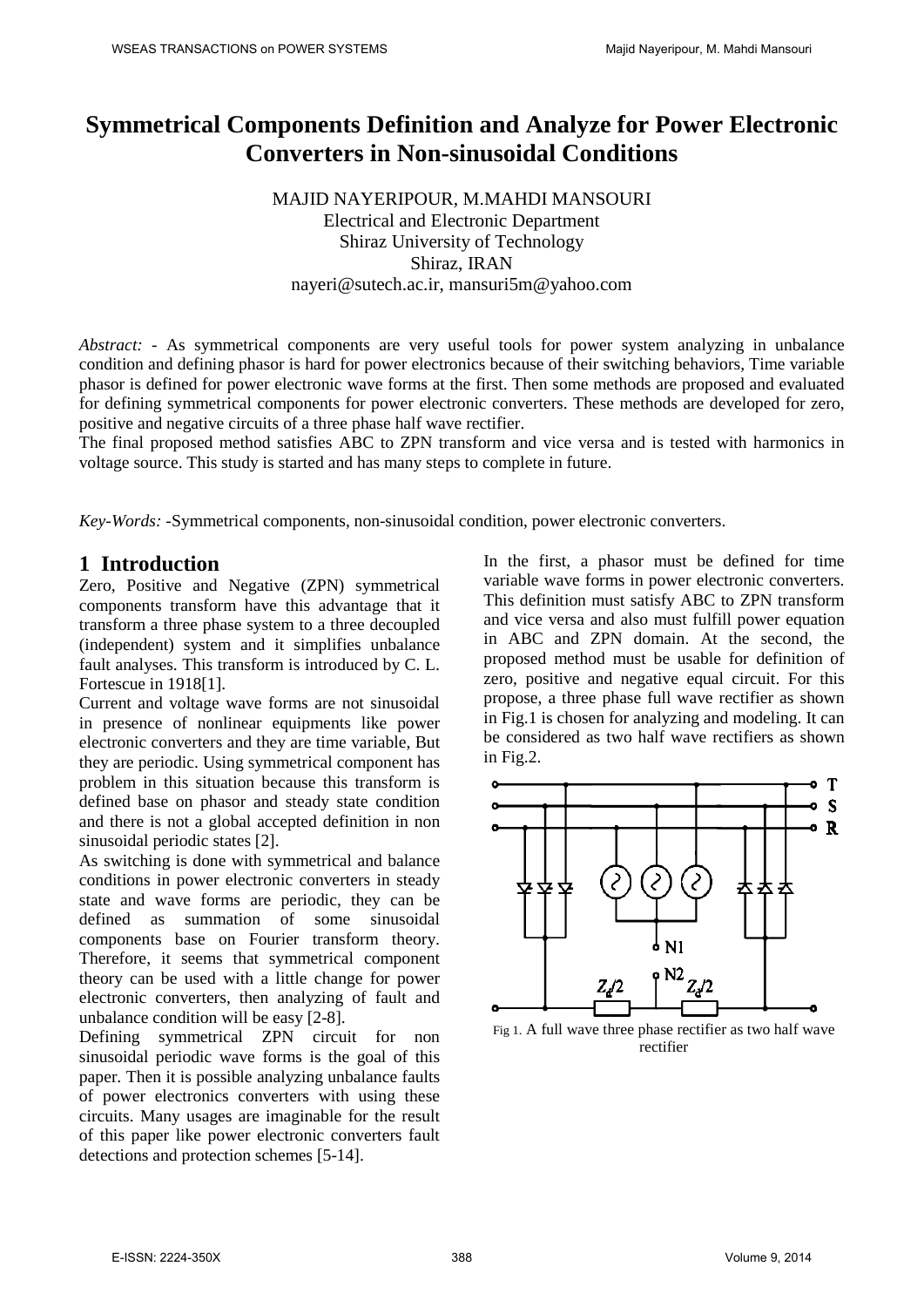

Fig 2. Modelling of a three pahse half wave rectifier

Three phase currents for a three phase rectifier are shown in Fig.3.



Fig 3. Three pahse half wave rectifier currents

As shown in Fig.3, three phase currents are periodic, in 120 degree phases and equal amplitude. Therefore, they are symmetrical but they are not sinusoidal.

The main question is that what is the zero, positive and negative components of these three phase wave forms? As symmetrical components are not defined for phasor and sinusoidal wave forms, the answer of this question is hard. Some answers are proposed and analyzed in this paper for this question.

#### **2 First Method-RMS**

It is possible to transforming the wave forms to harmonic components with Fourier transform. Then zero, positive and negative components were defined for each harmonic component. Therefore, Fourier transform of wave forms are done and the results are shown in Table 1.

| Freq.    | $I_r$ | $\varphi_r$    | $I_{s}$ | $\varphi_{s}$   | $I_t$ | $\varphi_t$     | <b>ZPN</b> |
|----------|-------|----------------|---------|-----------------|-------|-----------------|------------|
| $\theta$ | 58%   | $90^{0}$       | 58%     | $90^{0}$        | 58%   | $90^\circ$      | Z          |
| 50       | 100%  | 0 <sup>0</sup> | 100%    | $240^0$         | 100%  | $120^{0}$       | p          |
| 100      | 58%   | $270^0$        | 58%     | $30^0$          | 58%   | $150^0$         | n          |
| 150      | 15%   | $180^{0}$      | 15%     | $180^{0}$       | 15%   | $180^{0}$       | z          |
| 200      | 12%   | $270^0$        | 12%     | $150^\circ$     | 12%   | $30^{0}$        | p          |
| 250      | 15%   | $180^{0}$      | 15%     | $-60^0$         | 15%   | 60 <sup>0</sup> | n          |
| 300      | 3%    | $90^\circ$     | 3%      | $90^{0}$        | 3%    | $90^{0}$        | z          |
| 350      | 7%    | $180^0$        | 7%      | 60 <sup>0</sup> | 7%    | $-60^{0}$       | p          |
| 400      | 8%    | $90^\circ$     | 8%      | $210^{0}$       | 8%    | $-30^{0}$       | n          |
| 450      | 1%    | 0 <sup>0</sup> | 1%      | 0 <sup>0</sup>  | 1%    | 0 <sup>0</sup>  | z          |
| 500      | 5%    | $90^{0}$       | 5%      | $-30^{0}$       | 5%    | $210^{0}$       | p          |
| 550      | 6%    | 0 <sup>0</sup> | 6%      | $120^0$         | 6%    | $240^0$         | n          |

Table 1. Harmonic Domains and phases

As shown in Table 1, different harmonic components belong to one of the zero, positive or negative components. A important point in Table 1. is that the similar symmetrical components have different phase for example 0, 150 and 300 hertz components are zero sequence but they have different phase 90, 180 and 90 degrees. Another point is that all 3n components are zero components, all 3n+1 components are positive and 3n+2 components are negative components. Another order seems in Table 1 that equal components have a sequence of 0, 270, 180 and 90 degrees in their phases. On this result, a quadruplet group can be defined as Table 2.

Table 2. Quadruplet Of ZPN Components

| 1001C<br>$Q$ and applyt $Q_1$ $\overline{E_1}$ is components |                        |           |                |            |               |  |  |
|--------------------------------------------------------------|------------------------|-----------|----------------|------------|---------------|--|--|
| Iz                                                           | $\varphi$ <sub>7</sub> | In        | $\varphi_n$    | Ip         | $\varphi_{p}$ |  |  |
| $12n-9$                                                      | $180^\circ$            | $12n-10$  | $270^0$        | $12n - 11$ |               |  |  |
| $12n-6$                                                      | $90^{0}$               | $12n - 7$ | $180^{0}$      | $12n-8$    | $270^\circ$   |  |  |
| $12n-3$                                                      | $0^0$                  | $12n-4$   | $90^0$         | $12n-5$    | $180^\circ$   |  |  |
| 12n                                                          | $270^{\circ}$          | $12n-1$   | 0 <sup>0</sup> | $12n-2$    | $90^0$        |  |  |

The first answer to this paper question can be summing RMS of all similar components as (1).

$$
I_F = \sqrt{\frac{1}{m} \sum_{i=1}^{m} I_{P_i}^2}, P = z, p, n
$$
 (1)

This method gives a scale for ZPN components but it does not seem correct because of different phase of different components. The result of (1) will not satisfy the inverse transform of ZPN to ABC. Also this method is not proper for developing zero, positive and negative equal circuits.

### **3 Second Method-Vector summation**

The second method is vector summation of similar components as (2). The results are shown is Fig.4.

$$
\vec{I}_{zero} = \sum_{i=1}^{m} \vec{I}_{zi}, \vec{I}_{pos} = \sum_{i=1}^{m} \vec{I}_{pi}, \vec{I}_{neg} = \sum_{i=1}^{m} \vec{I}_{ni}
$$
 (2)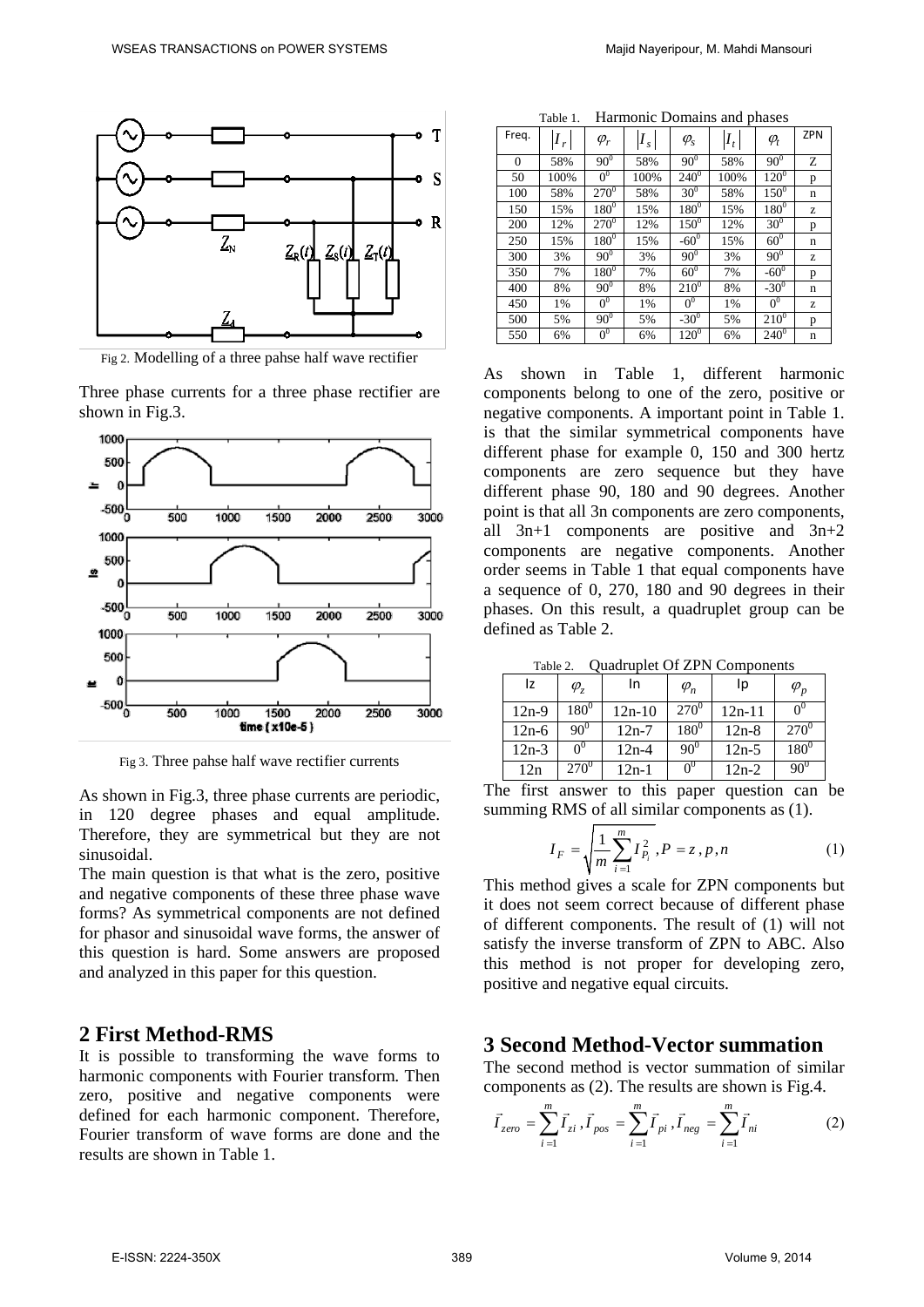

Fig 4. Zero, Positive and Negative components base on second method

As shown in Fig.4, The Ir will obtain with summation of ZPN components but Is and It will not obtain by inverse transform. The ZPN to ABC transform is done base on this method and the results are shown in Fig.5. Therefore, this method is not reversible and useful.



Fig 5. Invers transform for Fig.4

## **4 Third Method-new phasor definition**

A phasor with time variable domain can be defined as (4) base on phasor definition as (3). The Ir wave form can be written as (4). The results are shown in Fig.6.

$$
A\sin(\omega t + \varphi) \Longrightarrow A e^{i\varphi} \tag{3}
$$

$$
A(t)Sin(\omega t + \varphi) \Rightarrow A(t)e^{i\varphi}
$$
 (4)



Fig 6. New phasor defination with time variable domain

Therefore, three phase currents can be written as (5) base on (4).  $Ar(t)$ ,  $As(t)$  and  $At(t)$  are shown in Fig.7.  $\frac{1}{2}$   $\frac{1}{2}$   $\frac{1}{2}$   $\frac{1}{2}$   $\frac{1}{2}$   $\frac{1}{2}$   $\frac{1}{2}$   $\frac{1}{2}$   $\frac{1}{2}$   $\frac{1}{2}$   $\frac{1}{2}$   $\frac{1}{2}$   $\frac{1}{2}$   $\frac{1}{2}$   $\frac{1}{2}$   $\frac{1}{2}$   $\frac{1}{2}$   $\frac{1}{2}$   $\frac{1}{2}$   $\frac{1}{2}$   $\frac{1}{2}$   $\frac{$ 

$$
\vec{I}_r = A_r(t)e^{i\varphi}, \vec{I}_s = A_s(t)e^{i(\varphi - \frac{2\pi}{3})}, \vec{I}_t = A_t(t)e^{i(\varphi - \frac{4\pi}{3})}
$$
(5)



Equation (5) can be written as (6) for three phasors.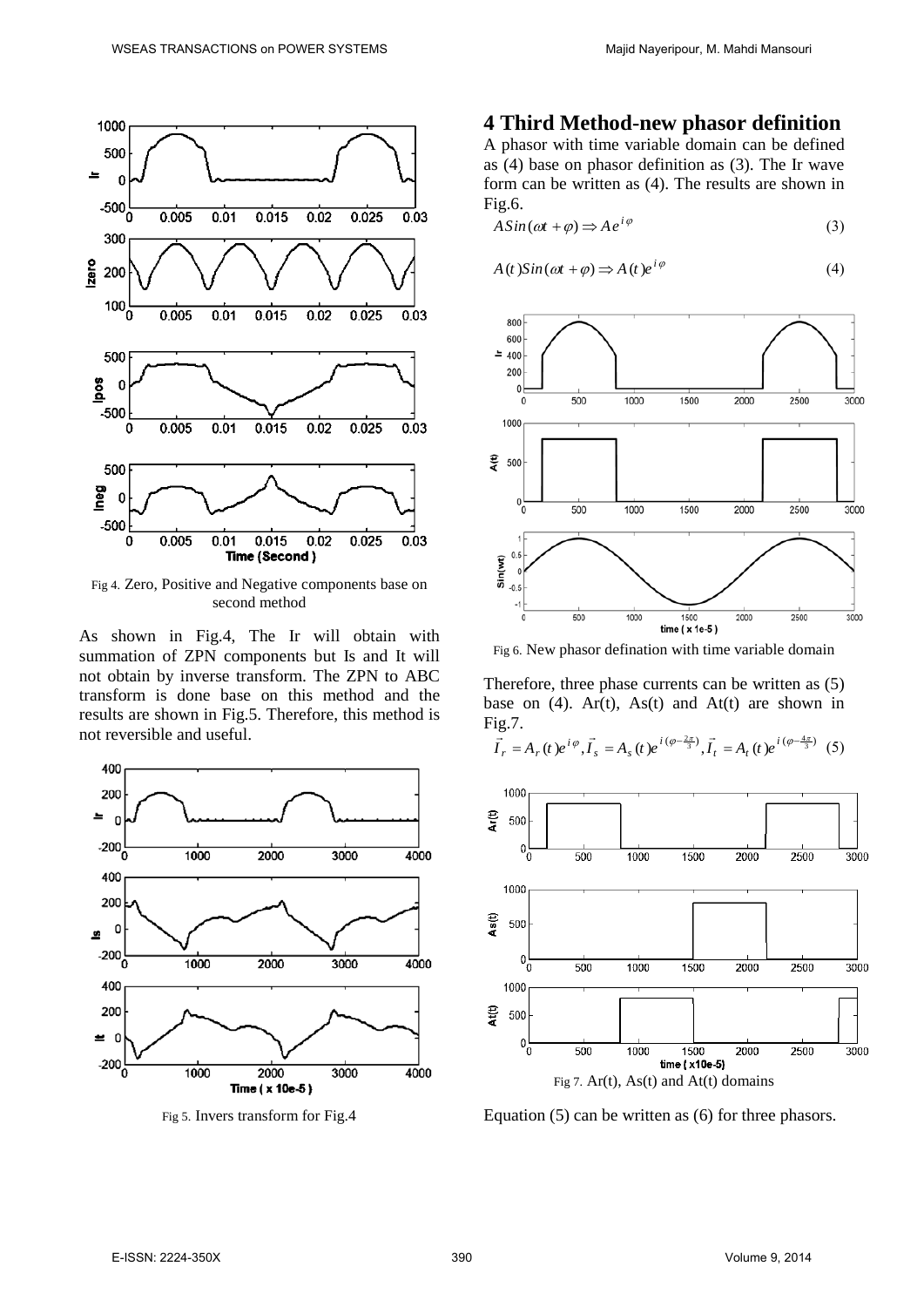$$
\vec{I}_r = A(t)e^{i\varphi} \n\vec{I}_s = A(t - \frac{2\pi}{3})e^{i(\varphi - \frac{2\pi}{3})} \n\vec{I}_t = A(t - \frac{4\pi}{3})e^{i(\varphi - \frac{4\pi}{3})}
$$
\n(6)

Now, symmetrical components can be defined as (7).

$$
I_z = A(t)e^{i\varphi} + A(t - \frac{2\pi}{3})e^{i(\varphi - \frac{2\pi}{3})} + A(t - \frac{4\pi}{3})e^{i(\varphi - \frac{4\pi}{3})}
$$
  
\n
$$
I_p = A(t)e^{i\varphi} + A(t - \frac{2\pi}{3})e^{i\varphi} + A(t - \frac{4\pi}{3})e^{i\varphi}
$$
  
\n
$$
I_n = A(t)e^{i\varphi} + A(t - \frac{2\pi}{3})e^{i(\varphi + \frac{2\pi}{3})} + A(t - \frac{4\pi}{3})e^{i(\varphi - \frac{2\pi}{3})}
$$
 (7)

The ZPN components can be defined according to (4)-(7). The result is shown in Fig.8.



Fig 8. The ZPN components base on third method

This method satisfies the ZPN to ABC transform. The result for inverse transform is shown in Fig.9.



Fig 9. The inverse transoform base on third method

This method work correctly. The next step for analyzing the power electronic converters is defining of zero, positive and negative component circuits in faulty conditions. For this propose, impedance matrix of three phase rectifier is defined as  $(8)$  and  $(9)$  base on Fig. 2 and Fig. 10.

$$
\begin{bmatrix} V_R(t) \\ V_S(t) \\ V_T(t) \end{bmatrix} = \mathbf{Z}_C(t) \begin{bmatrix} I_R(t) \\ I_S(t) \\ I_T(t) \end{bmatrix}
$$
\n(8)

$$
\mathbf{Z}_{C}(t) = \begin{bmatrix} z_{1}(t) & z_{d} & z_{d} \\ z_{d} & z_{2}(t) & z_{d} \\ z_{d} & z_{d} & z_{3}(t) \end{bmatrix}
$$
  
\n
$$
z_{1}(t) = z_{N} + z_{d} + z_{R}(t)
$$
  
\n
$$
z_{2}(t) = z_{N} + z_{d} + z_{S}(t)
$$
  
\n
$$
z_{3}(t) = z_{N} + z_{d} + z_{T}(t)
$$
\n(9)

These matrixes are shown in Fig.10.



If this matrix is written as phasor then it transform to ZPN components, the non diagonal components will be constant and they can be written as  $A \angle -\omega t$ . The diagonal components will be converted to phasor as (5). For example, the  $z_1(t)$  will convert to phasor as (10).

$$
(Z_d + Z_N + Z_{off})\angle(-\omega t) - S_r(t)\angle 0 \tag{10}
$$

The  $Z_c(t)$  impedance is drawn in Fig.11 and ZPN network matrix is obtained as Fig.12.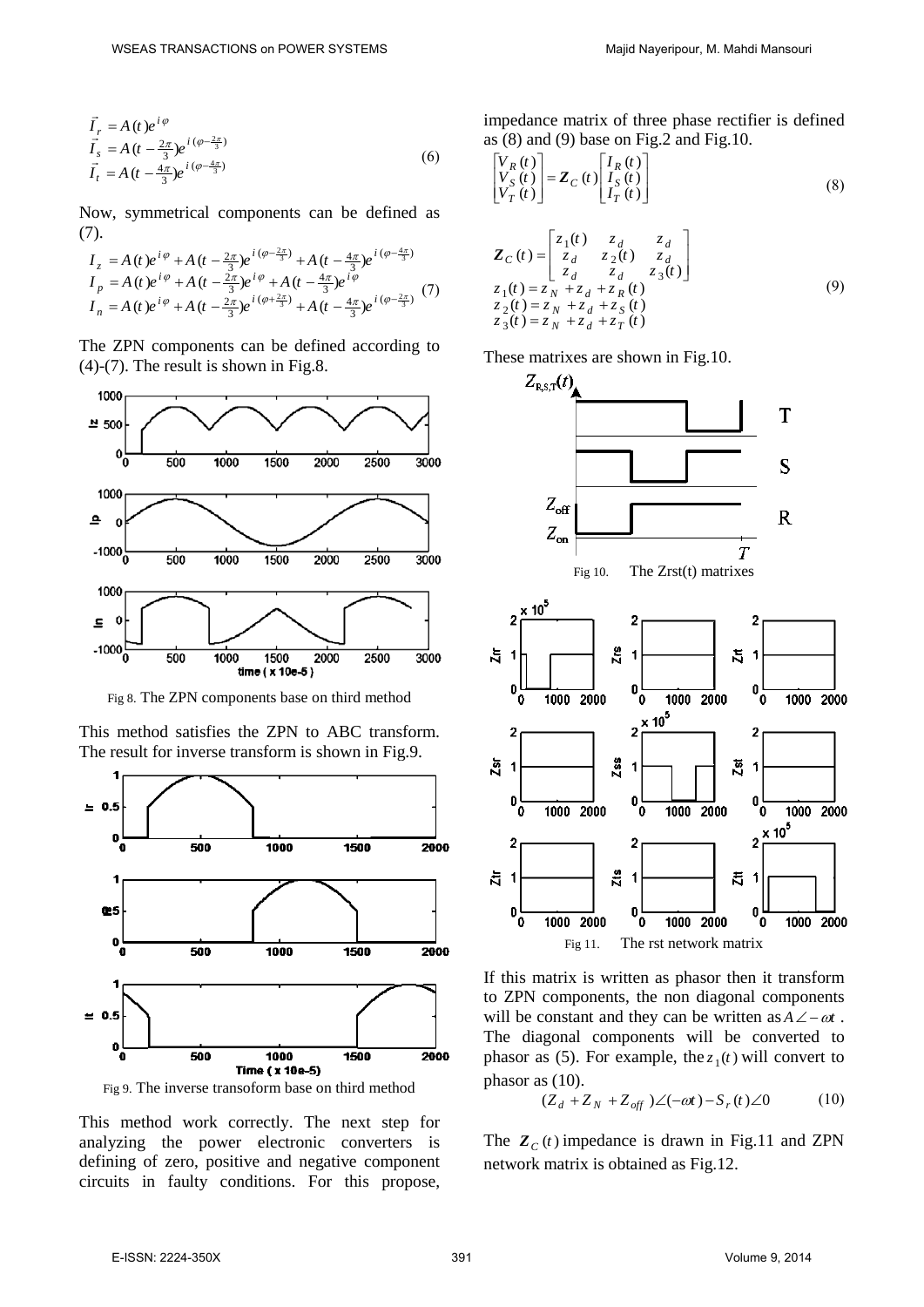

Although this method works correctly in ABC to ZPN and vice versa, but the ZPN matrix is not decoupled and there is not definition for harmonic components. Therefore, the forth method is proposed.

# **5 Fourth Method-New Harmonic Definition**

Transform matrix of ZPN to ABC and vice versa can be written as (11) for harmonic components. This transform is shown in Fig.13. And table 1. modified to Table 3 base on this definition.

$$
A(h) = \begin{bmatrix} 1 & 1 & 1 \\ 1 & a(h)^2 & a(h) \\ 1 & a(h) & a(h)^2 \end{bmatrix}, a(h) = e^{j\frac{2\pi h}{3}}
$$
  
\n
$$
A^{-1}(h) = \frac{1}{3} \begin{bmatrix} 1 & 1 & 1 \\ 1 & a(h) & a(h)^2 \\ 1 & a(h)^2 & a(h) \end{bmatrix}
$$
\n(11)

Table 3. Harmonic Domains and phases base on (11)

| Freq.          | $ I_z $ | $\varphi_z$         | $I_{p}$ | $\varphi_p$         | $ I_n $ | $\varphi_n$    |
|----------------|---------|---------------------|---------|---------------------|---------|----------------|
| $\overline{0}$ | 58%     | $90^{\overline{0}}$ | 58%     | $90^{\overline{0}}$ | 58%     | $90^{0}$       |
| 50             | 0%      | 0 <sup>0</sup>      | 110%    | 0 <sup>0</sup>      | 0%      | 0 <sup>0</sup> |
| 100            | 0%      | 0 <sup>0</sup>      | 58%     | $270^{0}$           | 0%      | 0 <sup>0</sup> |
| 150            | 15%     | $180^\circ$         | 15%     | $180^\circ$         | 15%     | $180^\circ$    |
| 200            | 0%      | 0 <sup>0</sup>      | 12%     | $270^{0}$           | $0\%$   | 0 <sup>0</sup> |
| 250            | 0%      | $0^0$               | 15%     | $180^\circ$         | 0%      | $0^0$          |
| 300            | 3%      | $90^\circ$          | 3%      | $90^{0}$            | 3%      | $90^{0}$       |
| 350            | 0%      | 0 <sup>0</sup>      | 7%      | $180^\circ$         | 0%      | 0 <sup>0</sup> |
| 400            | 0%      | 00 <sup>0</sup>     | 8%      | 90 <sup>0</sup>     | $0\%$   | 0 <sup>0</sup> |
| 450            | 1%      | $0^0$               | 1%      | 0 <sup>0</sup>      | 1%      | $0^0$          |
| 500            | 0%      | 00 <sup>0</sup>     | 5%      | $90^{0}$            | 0%      | 0 <sup>0</sup> |
| 550            | 0%      | $0^0$               | 6%      | 0 <sup>0</sup>      | 0%      | $0^0$          |

Table 3 shows that each harmonic component is not belong to exact ZPN components and the 2, 5 and 8 components belong to positive components in

conflict with Table 1. This method is defined as shown in Fig.13. The calculation results of this method are shown in Fig.14.



The ZPN components of current wave forms are shown Fig.14 and inverse transform is shown in Fig.15.

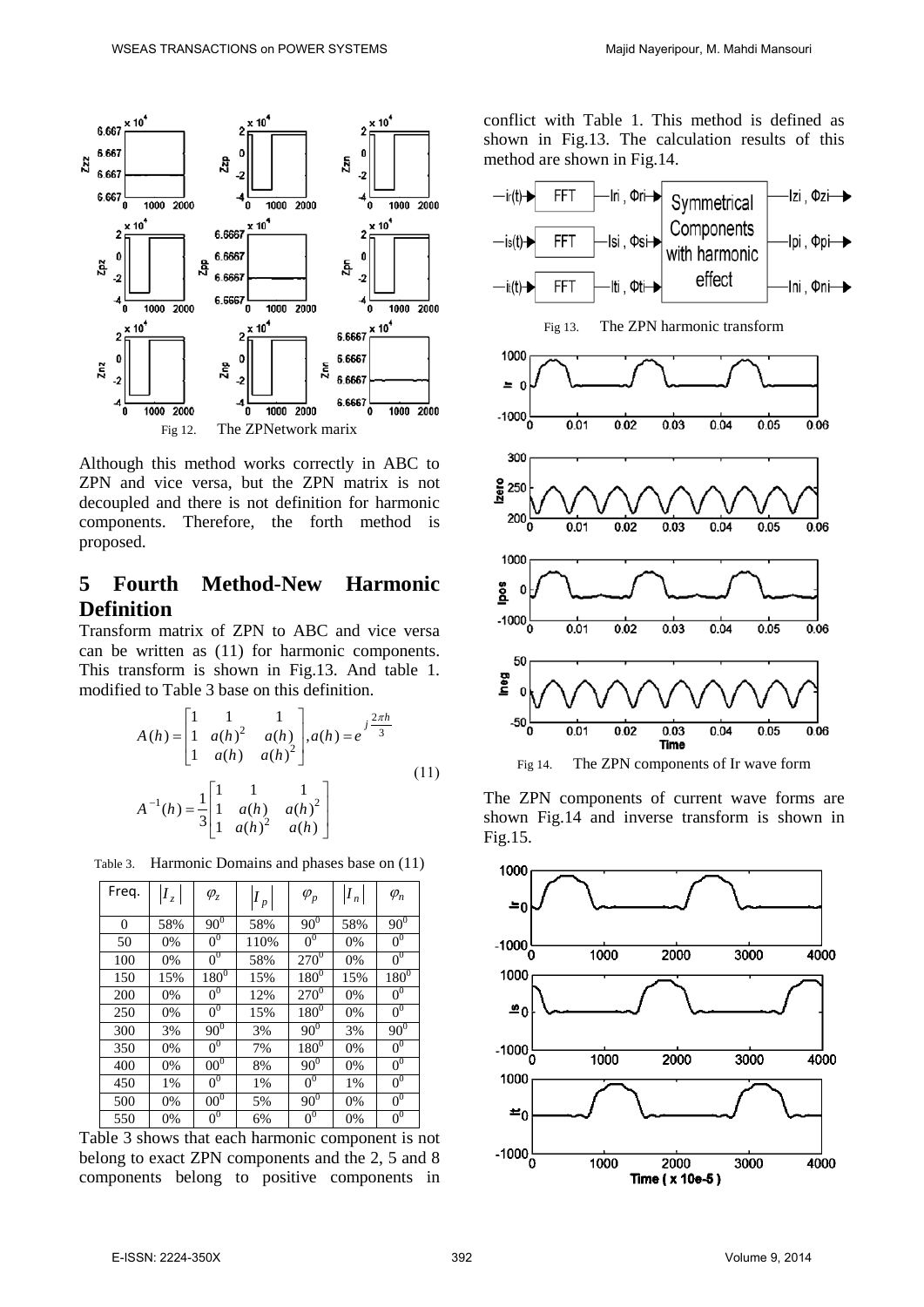Fig 15. The inverse of ZPN components of Ir, Is and It

This method also transforms ABC to ZPN and vice versa correctly like third method.

The performance of this method is evaluated when 10% of 5th harmonic is added to source voltage. The current harmonics are as Table 4 for this case.

Table 4. Harmonic Domains and phases base of three phse currents with 10% 5th harmonic on voltage source

| Freq.    | $\mathbf{r}$ | $\varphi_r$    | $\boldsymbol{S}$ | $\varphi_{\rm s}$ | $I_t$ | $\varphi_t$   | <b>ZPN</b> |
|----------|--------------|----------------|------------------|-------------------|-------|---------------|------------|
| $\Omega$ | 245          | $90^{0}$       | 210              | $90^{0}$          | 211   | $90^\circ$    | z          |
| 50       | 419          | 0 <sup>0</sup> | 360              | $237^0$           | 361   | $122^0$       | p          |
| 100      | 243          | $270^{0}$      | 213              | $24^{0}$          | 212   | $155^{0}$     | n          |
| 150      | 59           | $180^\circ$    | 57               | $165^0$           | 55    | $195^{0}$     | z          |
| 200      | 50           | $267^{\circ}$  | 41               | $153^0$           | 42    | $24^{0}$      | p          |
| 250      | 60           | $178^{0}$      | 54               | $-67^0$           | 53    | $64^0$        | n          |
| 300      | 12           | $90^{0}$       | 15               | $64^{0}$          | 14    | $118^{0}$     | z          |
| 350      | 32           | $175^0$        | 25               | $61^{\circ}$      | 27    | $-66^{\circ}$ | p          |
| 400      | 34           | $86^{0}$       | 31               | $201^{\circ}$     | 30    | $-25^{\circ}$ | n          |
| 450      | 4            | 3 <sup>0</sup> | 8                | $-32^0$           | 7     | $39^{0}$      | z          |
| 500      | 23           | $83^{0}$       | 18               | $-30^{0}$         | 19    | $203^0$       | p          |
| 550      | 23           | $-6^0$         | 22               | $109^{0}$         | 21    | $243^0$       | n          |

The rectifier currents are shown in Fig.16 and the ZPN components are shown in Fig.17 for this case.



Fig 16. The rectifier current witj 10% 5th harmonic on voltage source



Fig 18. The rectifer current form inverse transform of proposed method

## **6 Conclusion**

Some methods are proposed and analyzed in this paper for creating zero, positive and negative symmetrical components for power electronic converters. It was shown that the proposed methods can be developed for unbalance and faulty condition of power electronics converters.

The next step of this research is decoupling of the obtained ZPN components for comfortable analyzing and defining ZPN equivalent circuits for different power electronic converters. The proposed method was tested with one switch open fault in simulation. The third and fourth method was tested for power equation transform.